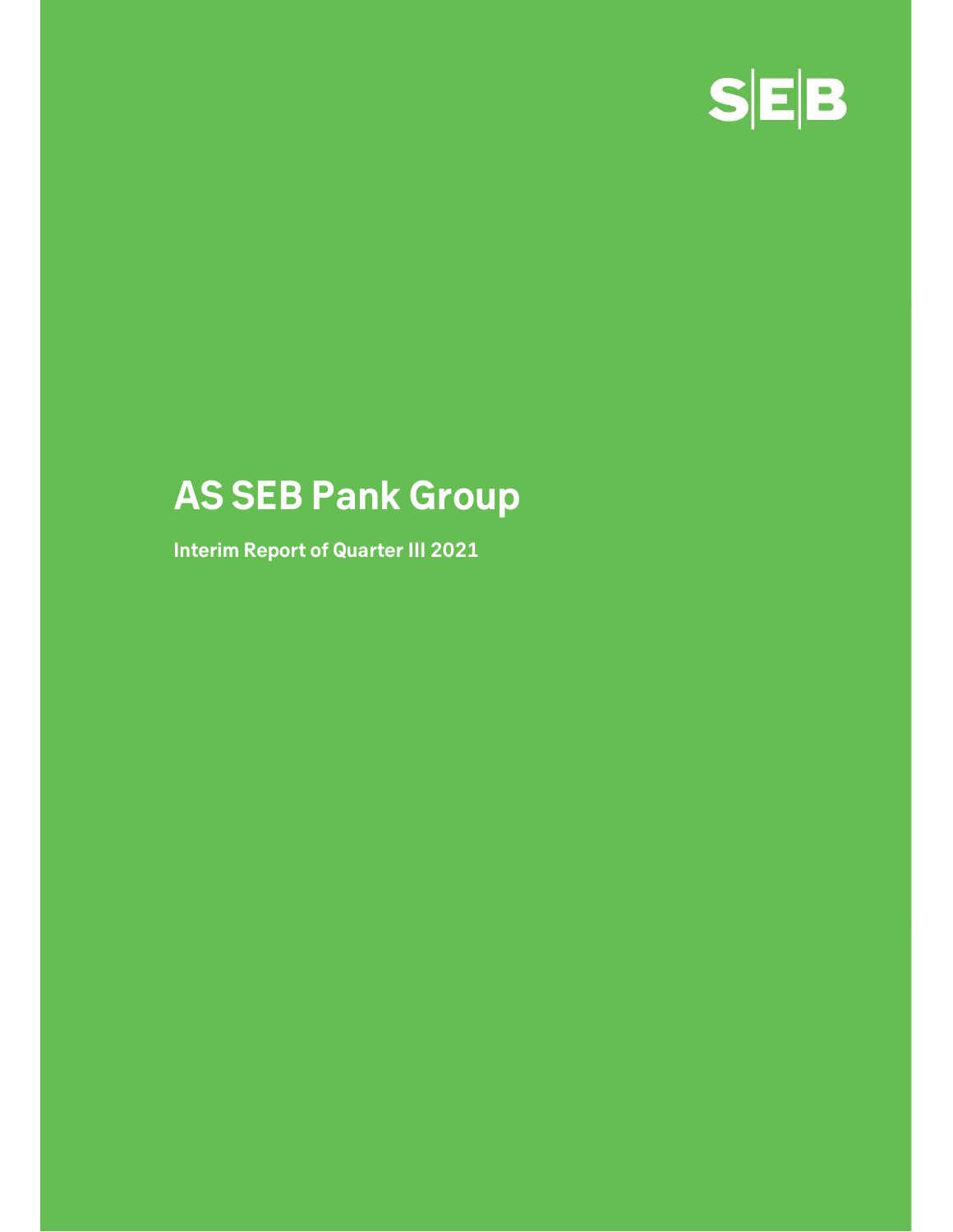#### Introduction - general information

1. Credit institution

Company name AS SEB Pank Registered in **Republic of Estonia** Registry date 08/12/1995 Phone  $+3726655100$ Fax  $+3726655102$ SWIFT EEUHEE2X e-mail info@seb.ee Internet homepage http://www.seb.ee

Address Tornimäe Str. 2, Tallinn 15010, Estonia Registry code 10004252 (Estonian Commercial Register)

2. Auditor

Reporting date 30/09/2021

Audit company **Audit company Ernst & Young Baltic AS** Registry code 10877299 (Estonian Commercial Register) Address **Address** Rävala 4, 10143 Tallinn, Estonia

Reporting period 1 January 2021- 30 September 2021 Reporting currency **EUR**), millions

#### 3. General information

The 100 per cent owner of AS SEB Pank is the publicly traded parent company Skandinaviska Enskilda Banken AB (publ), which is the parent company of SEB Group, a Nordic provider of financial services with a long history. SEB Group is a leading Nordic financial services group. SEB Group has around 15,000 employees.

SEB is the bank of choice for large corporations and financial institutions in Sweden and holds a forefront position in providing corporate services in Norway, Denmark, Finland and the United Kingdom. SEB provides universal banking services in Sweden, Estonia, Latvia and Lithuania. In Germany, the operations have a strong focus on corporate and investment banking based on a full-service offering to corporations, institutional customers and internationally operating real estate investors. SEB is well positioned to serve corporate customers from the Nordic countries, the United Kingdom and Germany around the globe, with offices in international financial centres such as New York and London, in Asia via offices in Shanghai, Beijing, Hong Kong and Singapore. AS SEB Pank is an Estonian financial group belonging to SEB Group, which provides services to private persons, companies, and the public sector.

### 4. Basis for preparation

Skandinaviska Enskilda Banken AB (publ), the parent company of AS SEB Pank, publishes interim reports for SEB Group on web page www.sebgroup.com/ir. The present AS SEB Pank Group interim report is not audited.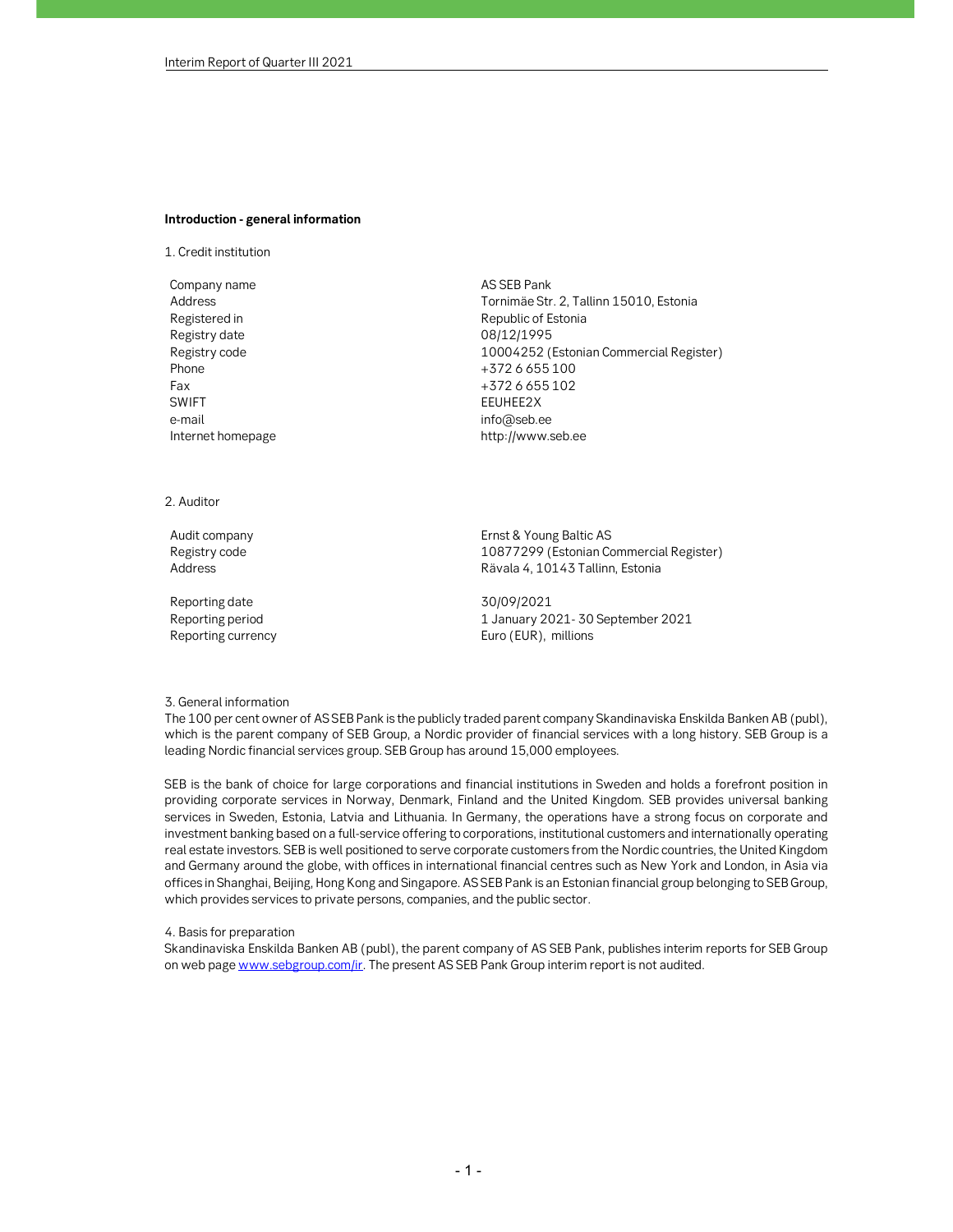The profit of SEB increased by 13.1 per cent

The nine-month revenue of SEB Eesti was in the same range as in the same period last year, but expenses were 2.7 per cent lower. Close cooperation with clients has kept the loan portfolio of SEB at a high quality during the coronavirus crisis, which made it possible to reduce the reserves for possible loan losses by 0.5 million euros in the third quarter. The highquality loan portfolio and increased client activity ensured that the nine-month profit of SEB was 13.1 per cent higher than at the same time last year.

Client deposits increased by 17.2 per cent

The loan portfolio of SEB increased by 2.3 per cent over the year, while deposits with the bank grew by 17.2 per cent. Deposits from business clients increased by 322.6 million euros and deposits from private clients by a record 512.7 million euros. The loan portfolio of SEB was 6 billion euros at the end of September and the bank had 5.6 billion euros in deposits.

One third of the money received from pension funds was spent in September

The private client loan portfolio of SEB increased by 5.7 per cent over the year, while their deposits grew by 22.6 per cent. Disbursements from the second pension pillar contributed to the growth of private client deposits, from which 307 million euros were received in the accounts of SEB's clients in September. One third of the money received from the pension pillar was used to make purchases or was withdrawn in cash. Eight per cent of the money was used to pay debts or repay loans and leases prematurely, and six per cent was used as deposits. Less than one per cent of the money received from the pension funds was used for new investments or instalments of loans and leases.

The optimism of business clients is high, but the readiness to invest is still low

The loan portfolio of business clients of SEB decreased by 2.3 per cent year on year, while their deposits increased by 14.6 per cent. The low demand for loans is mainly due to large companies, while small and medium-sized companies are active initiators of new loan projects – their loan portfolio has grown by 11 per cent year on year. At the same time, the activity of large companies is expected to recover, as according to a SEB survey, 62 per cent of Estonian financial managers believe that the business climate will be good or very good for their company in the next 12 months.

SEB earned a profit of 75.7 million in nine months

The Estonian units of SEB ended the first nine months of 2021 with a profit of 75.7 million euros, compared to 66.9 million euros at the same time last year. In the first nine months, the operating profit of SEB amounted to 129.4 million euros (130.2 million in the same period in 2020) and operating expenses to 44.5 million euros (45.7 million in the same period in 2020). The bank reduced its reserves for loan losses by 0.5 million euros in the first nine months of 2021 (during the same period in 2020, the bank increased the reserves by 8.4 million euros). Income tax was calculated at 9.7 million euros in the first nine months of 2021 (9.2 million euros in the same period in 2020).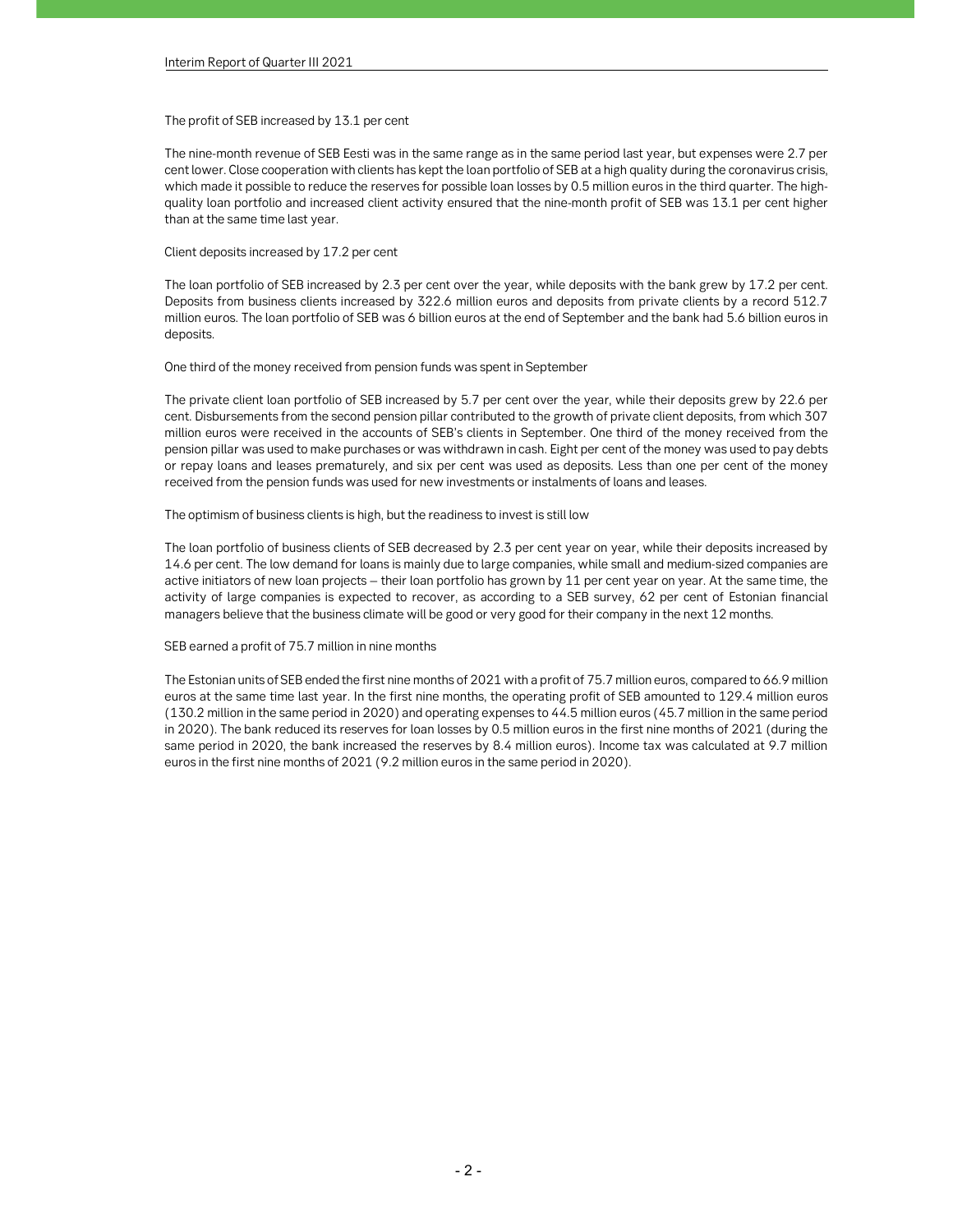# 1. Consolidated income statement

| Interim Report of Quarter III 2021                                             |            |            |            |            |
|--------------------------------------------------------------------------------|------------|------------|------------|------------|
|                                                                                |            |            |            |            |
| Consolidated income statement<br>1.                                            |            |            |            |            |
| (millions of EUR)                                                              |            |            |            |            |
|                                                                                | 2021       |            | 2020       |            |
|                                                                                | 9 months   | QIII       | 9 months   | QIII       |
| Net interest income                                                            | 86.1       | 29.0       | 87.6       | 29.4       |
| Net fee and commission income                                                  | 36.8       | 13.0       | 35.3       | 12.0       |
| Net financial income                                                           | 6.4        | 1.7        | 4.1        | 1.3        |
| Gains less losses from investment securities                                   | 0.0<br>0.4 | 0.0<br>0.4 | 2.6<br>0.2 | 2.0<br>0.2 |
| Profit and loss from investments in associates<br>Other operating income       | $-0.3$     | $-0.3$     | 0.4        | 0.0        |
| Net other income                                                               | 0.1        | 0.1        | 3.2        | 2.3        |
| <b>Total operating income</b>                                                  | 129.4      | 43.8       | 130.2      | 45.0       |
|                                                                                |            |            |            |            |
| Personnel expenses                                                             | $-32.8$    | $-11.2$    | $-31.8$    | $-10.6$    |
| Depreciation, amortization and impairment of tangible and<br>intangible assets | $-5.8$     | $-1.9$     | $-6.4$     | $-2.5$     |
| Other expenses                                                                 | $-5.9$     | $-2.5$     | $-7.5$     | $-2.2$     |
| <b>Total operating expenses</b>                                                | $-44.5$    | $-15.6$    | $-45.7$    | $-15.3$    |
| Profit before credit losses                                                    | 84.9       | 28.2       | 84.5       | 29.6       |
| Net expected credit losses                                                     | 0.5        | 0.0        | $-8.4$     | $-0.3$     |
| Profit before income tax                                                       | 85.4       | 28.2       | 76.1       | 29.3       |
| Income tax expense                                                             | $-9.7$     | $-3.2$     | $-9.2$     | $-3.5$     |
| Net profit for the year                                                        | 75.7       | 25.0       | 66.9       | 25.8       |
|                                                                                |            |            |            |            |
|                                                                                |            |            |            |            |
| Consolidated statement of comprehensive income<br>2.<br>(millions of EUR)      |            |            |            |            |
|                                                                                | 2021       | 2021       | 2020       | 2020       |
|                                                                                | 9 months   | QIII       | 9 months   | QIII       |
| Net profit for the year                                                        | 75.7       | 25.0       | 66.9       | 25.8       |
| Other comprehensive income for the year                                        |            |            |            |            |
|                                                                                |            |            |            |            |

## 2. Consolidated statement of comprehensive income (millions of EUR)

| Profit before income tax                                                  | 85.4                     | 28.2                     | 76.1                     | 29.3   |
|---------------------------------------------------------------------------|--------------------------|--------------------------|--------------------------|--------|
| Income tax expense                                                        | $-9.7$                   | $-3.2$                   | $-9.2$                   | $-3.5$ |
| Net profit for the year                                                   | 75.7                     | 25.0                     | 66.9                     | 25.8   |
|                                                                           |                          |                          |                          |        |
| 2.<br>Consolidated statement of comprehensive income<br>(millions of EUR) |                          |                          |                          |        |
|                                                                           | 2021                     | 2021                     | 2020                     | 2020   |
|                                                                           | 9 months                 | QIII                     | 9 months                 | QIII   |
| Net profit for the year                                                   | 75.7                     | 25.0                     | 66.9                     | 25.8   |
| Other comprehensive income for the year                                   | $\overline{\phantom{a}}$ | $\overline{\phantom{a}}$ | $\overline{\phantom{a}}$ |        |
| Total comprehensive income for the year                                   | 75.7                     | 25.0                     | 66.9                     | 25.8   |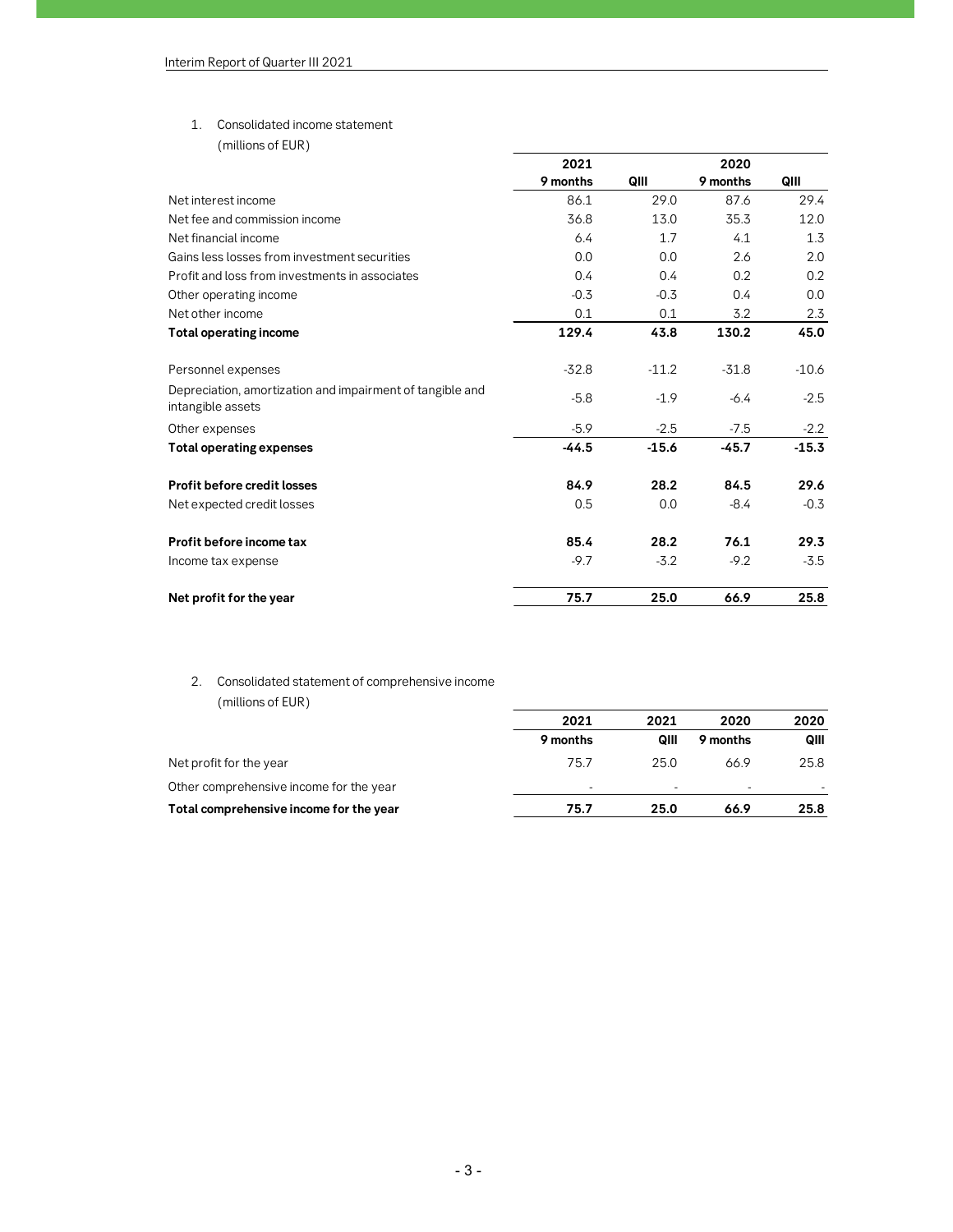| Interim Report of Quarter III 2021                  |            |            |
|-----------------------------------------------------|------------|------------|
|                                                     |            |            |
|                                                     |            |            |
| 3.<br>Consolidated statement of financial position  |            |            |
| (millions of EUR)                                   |            |            |
| Assets                                              | 30/09/2021 | 31/12/2020 |
| Cash and balances with central bank                 | 685.2      | 493.2      |
| Loans to credit institutions                        | 397.1      | 765.7      |
| Loans to the public                                 | 5,997.9    | 5,908.0    |
| Debt securities                                     | 221.5      | 227.1      |
| Derivatives                                         | 6.0        | 6.6        |
| Equity instruments                                  | 4.6        | 9.7        |
| Investments in associates                           | 1.7        | 1.3        |
| Intangible assets                                   | 5.1        | 5.0        |
| Property, plant and equipment                       | 10.0       | 10.6       |
| Right of use assets                                 | 16.2       | 18.0       |
| Other financial assets                              | 10.6       | 28.2       |
| Other non-financial assets                          | 13.5       | 16.5       |
| <b>Total assets</b>                                 | 7,369.4    | 7,489.9    |
| Liabilities and equity                              |            |            |
| Liabilities                                         |            |            |
| Deposits from central banks and credit institutions | 457.2      | 1,002.7    |
| Deposits and borrowings from the public             | 5,635.5    | 5,273.8    |
| Derivatives                                         | 6.0        | 7.9        |
| Current income tax liabilities                      | 3.0        | 9.0        |
| Deferred income tax liabilities                     | 5.3        | 5.3        |
| Provisions                                          | 3.8        | 4.5        |
| Other financial liabilities                         | 121.4      | 108.8      |
| Other non-financial liabilities                     | 90.4       | 30.2       |
| <b>Total liabilities</b>                            | 6,322.6    | 6,442.2    |
| Equity                                              |            |            |
| Share capital                                       | 42.5       | 42.5       |
| Share premium                                       | 86.3       | 86.3       |
| Other reserves                                      | 19.4       | 19.4       |
| Retained earnings                                   | 898.6      | 899.5      |
| <b>Total equity</b>                                 | 1,046.8    | 1,047.7    |
| Total liabilities and equity                        | 7,369.4    | 7,489.9    |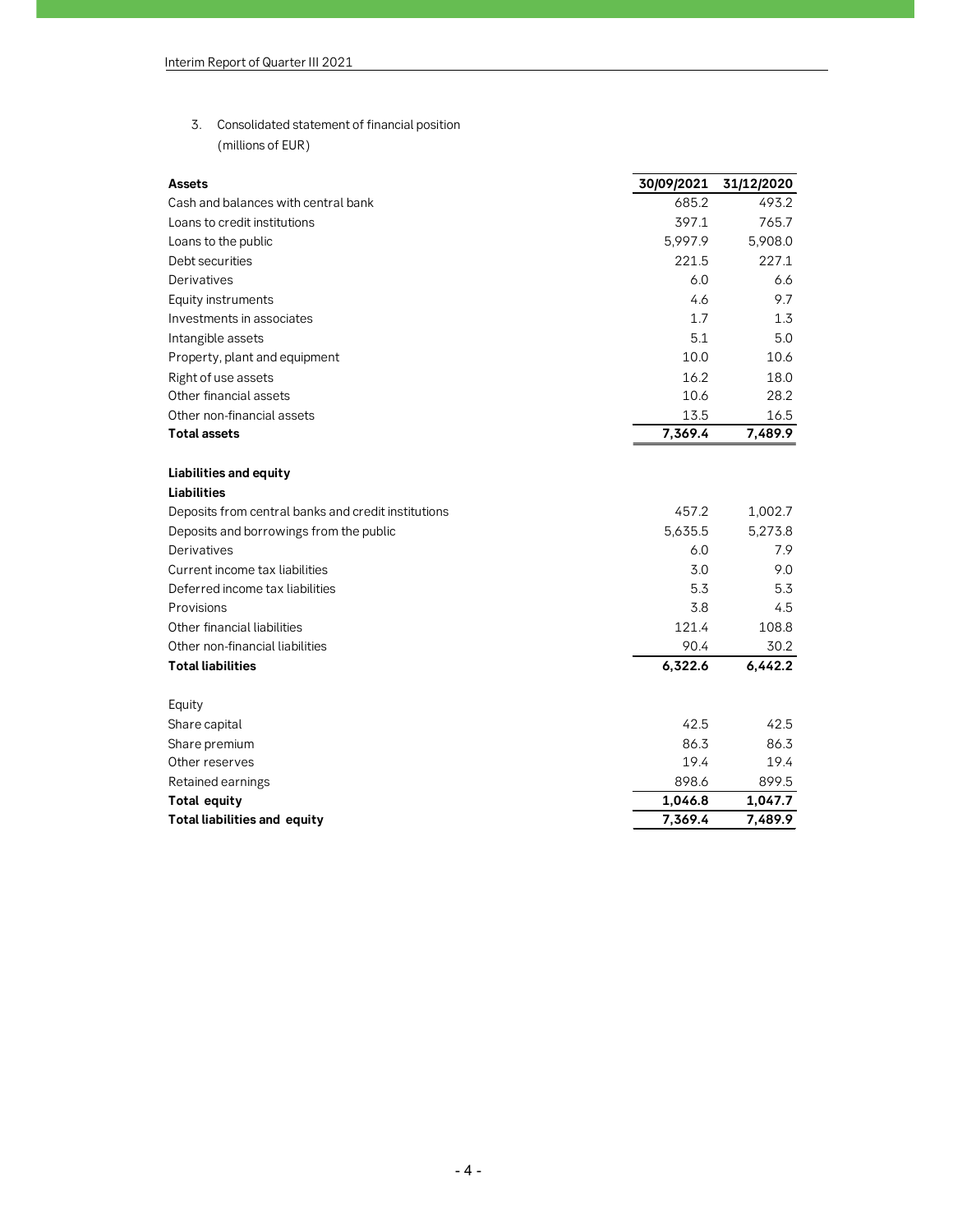| Interim Report of Quarter III 2021                 |                          |                |                          |                 |           |
|----------------------------------------------------|--------------------------|----------------|--------------------------|-----------------|-----------|
| Changes in consolidated shareholders' equity<br>4. |                          |                |                          |                 |           |
| (millions of EUR)                                  |                          |                |                          |                 |           |
|                                                    |                          |                |                          |                 | sharehold |
|                                                    | <b>Share</b>             | <b>Share</b>   |                          | <b>Retained</b> | ers'      |
|                                                    | capital                  |                | premium Reserves         | profit          | equity    |
| Balance at 01 January 2020                         | 42.5                     | 86.3           | 19.4                     | 921.4           | 1,069.6   |
| Net profit for the year                            | ä,                       |                |                          | 66.9            | 66.9      |
| Total comprehensive income for the period          |                          |                |                          | 66.9            | 66.9      |
| <b>Dividends</b>                                   |                          |                |                          |                 |           |
| Other*                                             |                          |                |                          | 0.5             | 0.5       |
| Balance at 30 September 2020                       | 42.5                     | 86.3           | 19.4                     | 988.8           | 1,137.0   |
| Balance at 01 January 2021                         | 42.5                     | 86.3           | 19.4                     | 899.5           | 1,047.7   |
| Net profit for the year                            | $\overline{\phantom{a}}$ | $\blacksquare$ | $\overline{\phantom{a}}$ | 75.7            | 75.7      |
| Total comprehensive income for the period          |                          |                |                          | 75.7            | 75.7      |
| <b>Dividends</b>                                   |                          |                |                          | $-77.0$         | $-77.0$   |
| Other*                                             |                          |                |                          | 0.4             | 0.4       |
| Balance at 30 September 2021                       | 42.5                     | 86.3           | 19.4                     | 898.6           | 1,046.8   |

| Other*                                                      |      |      |      | 0.4              | 0.4              |
|-------------------------------------------------------------|------|------|------|------------------|------------------|
| Balance at 30 September 2021                                | 42.5 | 86.3 | 19.4 | 898.6            | 1,046.8          |
| * Long Term Incentive programmes                            |      |      |      |                  |                  |
| 5.<br>Consolidated cash flow statement<br>(millions of EUR) |      |      |      |                  |                  |
|                                                             |      |      |      | 2021<br>9 months | 2020<br>9 months |
| Cash flow from operating activities                         |      |      |      | 15.1             | 103.3            |
| Cash flow from investment activities                        |      |      |      | 5.3              | $-12.7$          |
| Cash flow from financing activities                         |      |      |      | $-80.6$          | $-3.6$           |
| Net change in cash and cash equivalents                     |      |      |      | $-60.2$          | 87.0             |
| Cash and cash equivalents at the beginnig of year           |      |      |      | 1,082.0          | 803.2            |
| Net change in cash and cash equivalents                     |      |      |      | $-60.2$          | 87.0             |
| Cash and cash equivalents at the end of period              |      |      |      | 1,021.8          | 890.2            |